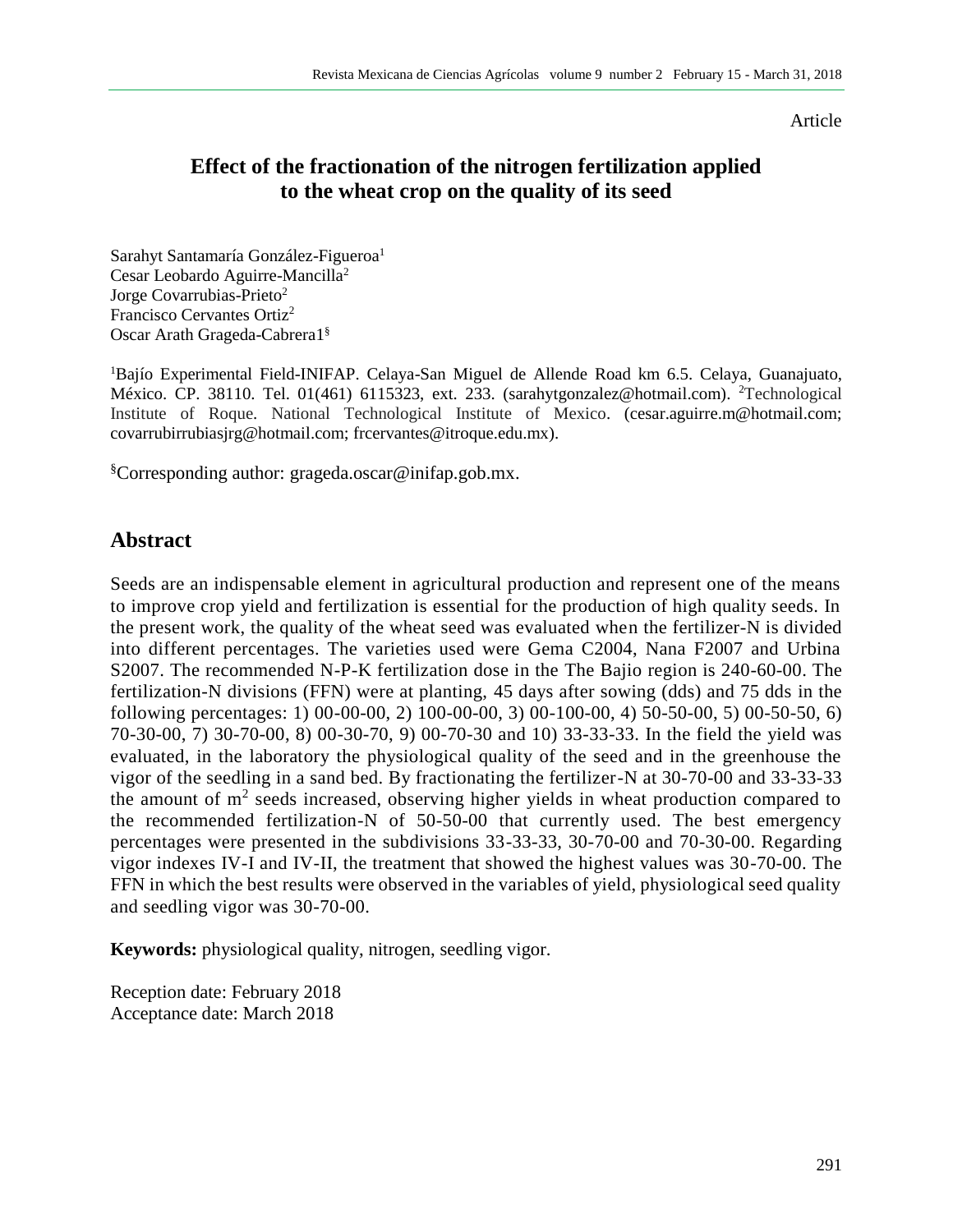# **Introduction**

The production of wheat in Mexico obtained 3.2 million tons, being the main producing states, in order of importance: Sonora, Baja California, Guanajuato, Michoacán, Chihuahua, Tlaxcala and Jalisco, which contribute with 84.9% of the national agricultural area sown, and 92.2% of the volume produced (SIAP, 2014). According to the Rector Plan for the National Product System Wheat (2011), of the registered production, only 2% is used as seed (SAGARPA and INCA, 2011). The production of qualified wheat seed that was reported by the National Service of Inspection and Certification of Seeds (SNICS) for the year 2011 reached 75 368 t. In the region known as "El Bajio", wheat cultivation is important due to the amount of surface planted, around 60 937 ha, with a production of 339 568.94 t, and an average yield of 5.61 t ha<sup>-1</sup> (SIAP, 2014). Taking into account the average density of sowing is 120 kg ha<sup>-1</sup> (Solis *et al.*, 2007), about 7 312.44 t of seed are used, there being a deficit of certified seed.

Unlike grain production, seed production requires great care and precision in agronomic practices, where fertilization is essential for the production of high quality seeds, the quality of a seed can be expressed as the integral of four Components: physical, physiological, phytosanitary and genetic. These components are defined in the Law on Production, Certification and Trade of Seeds, published on June 15, 2007 in the Official Gazette of the Federation defined in the Law on Production, Certification and Trade of Seeds, published on June 15, 2007 in the Official Gazette of the Federation (DOF). Nitrogen (N) is the main element required for wheat production (Echeverria *et al*., 2005). Thus, deficiencies of this nutrient reduce leaf expansion, cause premature senescence and affect the photosynthetic rate, resulting in lower production of dry matter and seed (Ferraris *et al*., 2008).

An inadequate nitrogen fertilization causes a decrease of protein in the seed and can affect the germination or the vigor, for which the objective of the present work was to evaluate the effect of the fractionation of the fertilization-N (FFN) on the physiological quality of the seed of wheat, that is, measure of the ability of the seed to produce physiologically viable propagation material, which is expressed as the percentage of physiologically viable seed, with respect to the total sample of a lot.

# **Materials and methods**

An experiment was established under field conditions in the Bajio Experimental Field (CEBAJ) of the National Institute of Agricultural and Cattle Forestry Research (INIFAP) in Celaya, Guanajuato, Mexico, located at 20° 35' 06.59'' north latitude, 100° 49' 46.84'' west longitude and altitude of 1 769 m. The physical and chemical analysis of the soil where the test was installed showed the presence of a pelic Vertisol, with a pH (1:2 water) of 7.4, organic matter content of 1.76% and clay loam texture (FAO, 1994).

The Gema C2004, Nana F2007 and Urbina S2007 wheat varieties were used, which were generated by the INIFAP for its production in The Bajio, the recommended fertilization dose in the region for NPK is 240-60-00, applying the 50 % of the fertilizer-N to the sowing and the other 50% to the 45 days after the sowing (dds) in the first relief irrigation. The fractions of the nitrogen fertilization evaluated are presented in Table 1.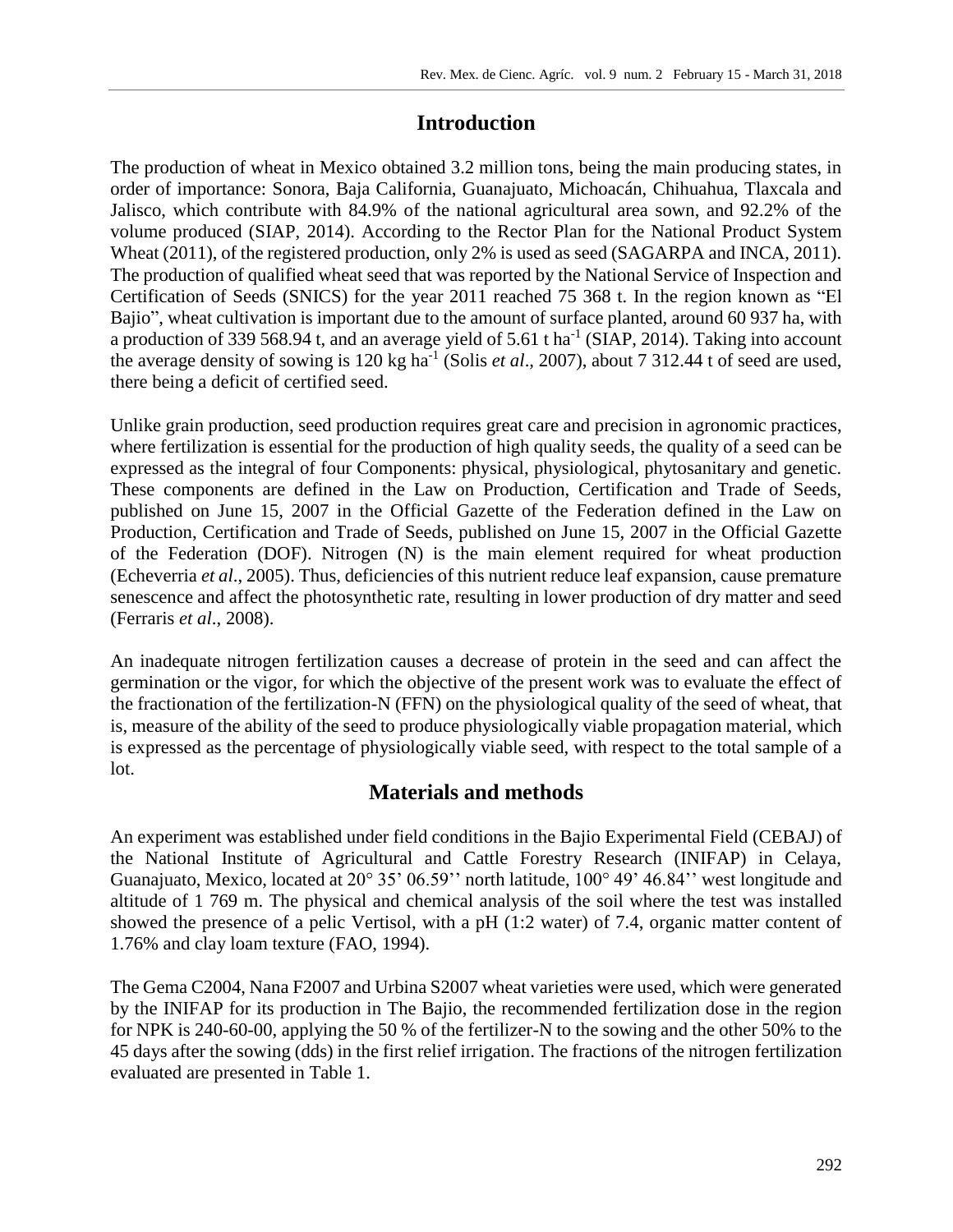| Treatments     | Planting (0 dds) | $2nd$ irrigation (75 dds) |          |
|----------------|------------------|---------------------------|----------|
|                |                  | Fertilizer-N (%)          |          |
|                | 0                | 0                         |          |
| $\mathfrak{D}$ | 100              | $\theta$                  |          |
| 3              | $\boldsymbol{0}$ | 100                       |          |
| 4              | 50               | 50                        |          |
| 5              | $\theta$         | 50                        | 50       |
| 6              | 70               | 30                        | $\theta$ |
|                | 30               | 70                        | 0        |
| 8              | 0                | 30                        | 70       |
| 9              | 0                | 70                        | 30       |
| 10             | 33               | 33                        | 33       |

**Table 1. Fractionation rates of fertilization-N at 0, 45 and 75 dds.**

The experimental design was of plots divided into random blocks with four repetitions. The treatments of the major plot were the varieties and the subplots were the fractionation of the nitrogen fertilization.

In the physiological maturity, the harvest was carried out. One kg of seed was collected from each of the replicates belonging to each treatment, these were homogenized and a subsample of 1 kg of seed was taken for quality analysis. For which the hectolitre weight (PH) was determined using a DICKEY-joh grain hydrometer. The weight of 1 000 seeds (PMS) was calculated by counting 1000 seeds of each of the treatments with four replications, standard germination (GE) and length of plumule (LP) were performed following the procedures published by the ISTA (1995).

The initial vigor of the seedling, using sand beds, was determined in greenhouse conditions using 50 seeds previously collected by treatment, quantifying the speed of emergence (VE) (Maguire, 1962) at 7, 8, 9 and 10 dds, and the values obtained were used to estimate the emergency percentage (%E), emergency index (IE); the index of the emergency rate (ITE) (Fakorede and Ayoola, 1980, Fakorede and Ojo, 1981; Cervantes *et al*., 2006). The aerial part dry weight (PSPA) and seedling length (LPt) were determined in a sample of 10 plants with complete competence per experimental unit at 24 dds. The PSPA and LPt variables were used to calculate the vigor index I and II (IV-I and IV-II, respectively) (Kharb *et al.*, 1994; Cervantes *et al*., 2006). In the greenhouse trial, the experimental design was a factorial design with a completely random arrangement with four repetitions.

The greenhouse experiment data were subjected to variance analysis, when the F tests were significant, the mean comparison test was performed, using the minimum significant difference (DMS) at a level of significance of 5% (SAS Institute, 2014).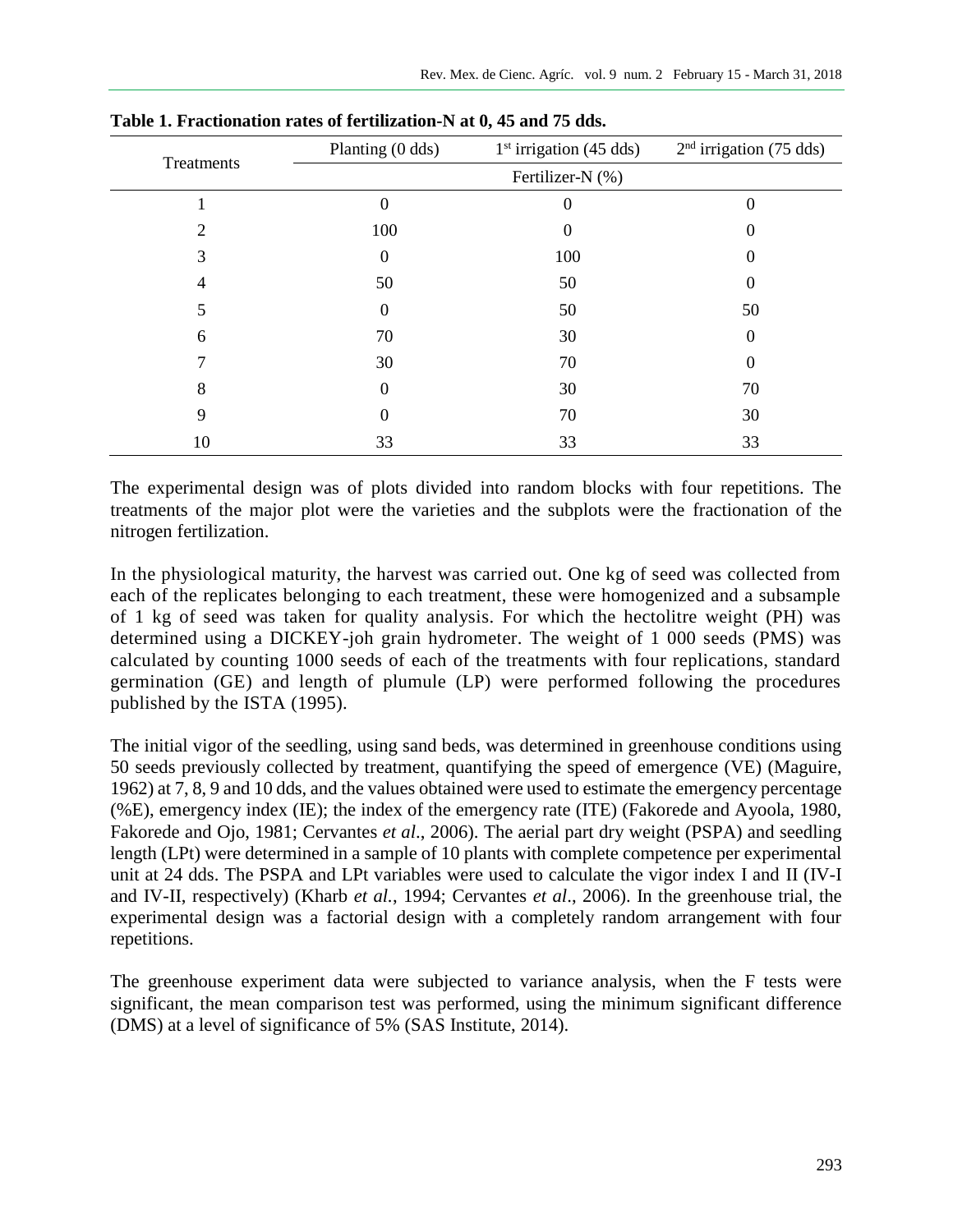## **Results and discussion**

## **Yield**

The analysis of variance showed that for the variety factor, there were significant differences  $(p \leq 0.0001)$  for all the parameters evaluated. Regarding the FFN, all the parameters were different, except for the harvest index (IC), in contrast to that reported by Barraco *et al*. (2007), who did not find significant differences in yield when fractionating N-fertilization. Variety\*FFN interactions were not significant for dry straw weight (PSP), total dry weight (PST) and IC (Table 2).

| Source of variation | Gl                          | <b>PSG</b>    | <b>PSP</b>    | <b>PST</b>    | IC          |
|---------------------|-----------------------------|---------------|---------------|---------------|-------------|
| Repetitions $(R)$   | 3                           | 6607 ns       | 1 775 190 ns  | 1 861 305 ns  | $0.002$ ns  |
| Varieties (V)       | $\mathcal{D}_{\mathcal{L}}$ | 1 546 762.5** | 205 106 351** | 182 685 647** | $0.1052***$ |
| $V*R$               | 6                           | 27 422.4 ns   | 1 879 975 ns  | 1 724 703 ns  | $0.002$ ns  |
| <b>FFN</b>          | 9                           | 13 594 653**  | 62 794 751**  | 129 654 223** | $0.006$ ns  |
| V*FFN               | 18                          | 620 747.1**   | 48 77 427 ns  | 5 999 851 ns  | $0.003$ ns  |
| Error               | 81                          | 12 229.3 ns   | 28 414 858 ns | 43 583 914 ns | $0.002$ ns  |
| CV                  |                             | 2.03          | 16.88         | 11.01         | 15.16       |

**Table 2. Average squares of the analysis of individual variance of the variables for yield.**

\*\*different from zero at a probability of 0.05; PSG= dry weight of grain; PSP= dry weight of straw; PST= total dry weight; IC= harvest index; ns= not significant.

The yields and their components obtained in the different varieties are presented in Table 3. With respect to the PSG, the Gema C2004 and Urbina S2007 varieties showed yields similar to those reported by Solis *et al.* (2007), where he mentions that the average yield in The Bajio is  $5$  t ha<sup>-1</sup>, the variety Nana S2007 showed a higher yield in the range of 2.5-3.5 t ha<sup>-1</sup>, reported by Villaseñor *et al.* (2011), this may be due to the fact that this range was determined in rainfed sowing, since this variety shows tolerance to drought. Nana F2007 showed the highest PS; however, 70.3% was straw, which is reflected in an IC of 0.31, in contrast to Gema C2004 who obtained the highest PSG and the highest IC.

|  |  |  | Table 3. Yield of Gema C2004, Nana F2007 and Urbina S2007 wheat varieties. |
|--|--|--|----------------------------------------------------------------------------|
|--|--|--|----------------------------------------------------------------------------|

| Variety                |                | Dry weight of grain Dry weight of straw Total dry weight |          | Harvest index |  |  |  |  |
|------------------------|----------------|----------------------------------------------------------|----------|---------------|--|--|--|--|
|                        | $(kg ha^{-1})$ |                                                          |          |               |  |  |  |  |
| Gema C2004             | 5 659 $a^*$    | 8 172 c                                                  | 13 831 c | 0.41a         |  |  |  |  |
| Nana F <sub>2007</sub> | 5365 b         | 12 674 a                                                 | 18 039 a | 0.31c         |  |  |  |  |
| Urbina S2007           | 5 286 c        | 1001 b                                                   | 15 288 b | 0.35 b        |  |  |  |  |
| <b>DMS</b>             | 49.2           | 772.6                                                    | 770.6    | 0.02          |  |  |  |  |

 $*$ = values with the same letter are statistically equal, DMS  $p$  < 0.05.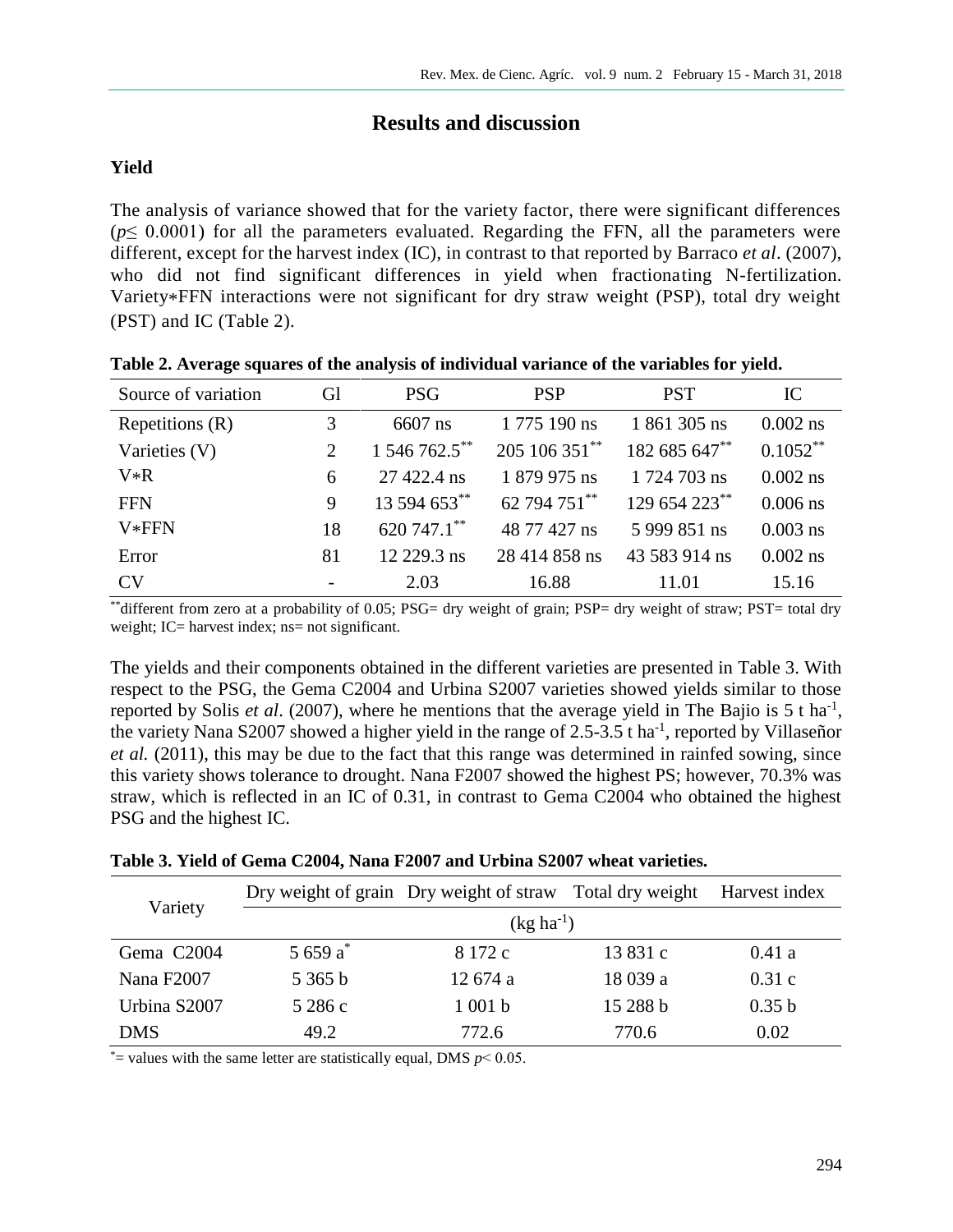Regarding the FFN (Table 4), regardless of the variety, the absolute control obtained the lowest grain yields, with 3116 kg ha<sup>-1</sup>, while the best was obtained by fractionating the fertilization at 30-70-00 and 33-33-33, in the order mentioned. When a single application of fertilizer-N is made, the yields are low and do not exceed 4 850 kg ha<sup>-1</sup>. Also by not applying fertilization-N at the time of planting, as it is being promoted in the The Bajio region because the demand for N in the initial stages of cultivation is minimal, the yields are lower compared to the fractional application, including the sowing.

| Fractionation fertilizer-N<br>0, 45 and 75 dds $(\% )$ | Dry weight of<br>grain | Dry straw weight Total dry weight Harvest index |          |           |  |
|--------------------------------------------------------|------------------------|-------------------------------------------------|----------|-----------|--|
|                                                        |                        | $(kg ha^{-1})$                                  |          |           |  |
| $00-00-00$                                             | 3 116 i*               | 4819e                                           | 7935 e   | $0.4$ ns  |  |
| 100-00-00                                              | 4786h                  | 10 721 cd                                       | 15 507 d | $0.34$ ns |  |
| $00-100-00$                                            | 4 850 h                | 10 005 cd                                       | 17 855 d | $0.33$ ns |  |
| $50 - 50 - 00$                                         | 6 296 c                | 12 435 ab                                       | 18731b   | $0.34$ ns |  |
| $00-50-50$                                             | 5197 g                 | 9866 cd                                         | 15 063 d | $0.34$ ns |  |
| $70-30-00$                                             | 5 924 d                | 11 219 bc                                       | 17 143 c | $0.34$ ns |  |
| $30 - 70 - 00$                                         | 6 822 a                | 13 454 a                                        | 20 276 a | $0.34$ ns |  |
| $00-30-70$                                             | 5 339 f                | 9 871 cd                                        | 15 211 d | $0.35$ ns |  |
| $00-70-30$                                             | 5 568 e                | 9491 d                                          | 15 059 d | $0.38$ ns |  |
| 33-33-33                                               | 6469b                  | 10 944 c                                        | 17413 bc | $0.37$ ns |  |
| <b>DMS</b>                                             | 89.8                   | 1 4 1 0.6                                       | 1 407.1  | 0.08      |  |

 $*$ = values with the same letter are statistically equal, DMS  $p$  < 0.05.

The parameters PSG, PSP, PST were lower in the absolute control. The fractionation that showed the highest values of PSG was 30-70-00 with 6822 kg ha-1; however, the IC did not show significant difference. Galantini *et al*. (2007), studied the fertilizer-N application moments and concluded that when there is a greater availability of N, the development of fertile spikes is favored, they also found that the weight of the grains tends to decrease if the whole N is applied at the moment of the sowing and increases when applied in the tillering, which is related to the reduction of losses and the early translocation of assimilated to the grain. On the other hand Waddington *et al*. (1986); Siddique *et al*. (1989); Slafer and Andrade (1991), concluded that there is a directly proportional relationship between the number of m-2 grains and yield.

In the interaction variety\*FFN, significant statistical difference was observed in the components of yield, for dry weight of grain the fractionation 30-70-00 showed the highest values in each of the varieties, the FFN influenced in the yields in each one of the varieties, the same tendency of the subdivisions was also observed, the best yields were presented when the fertilizer was fractioned in 30-70-00, followed by 33-33-33. Probably due to the reduction of losses and the availability of N in the critical stages of grain formation and filling.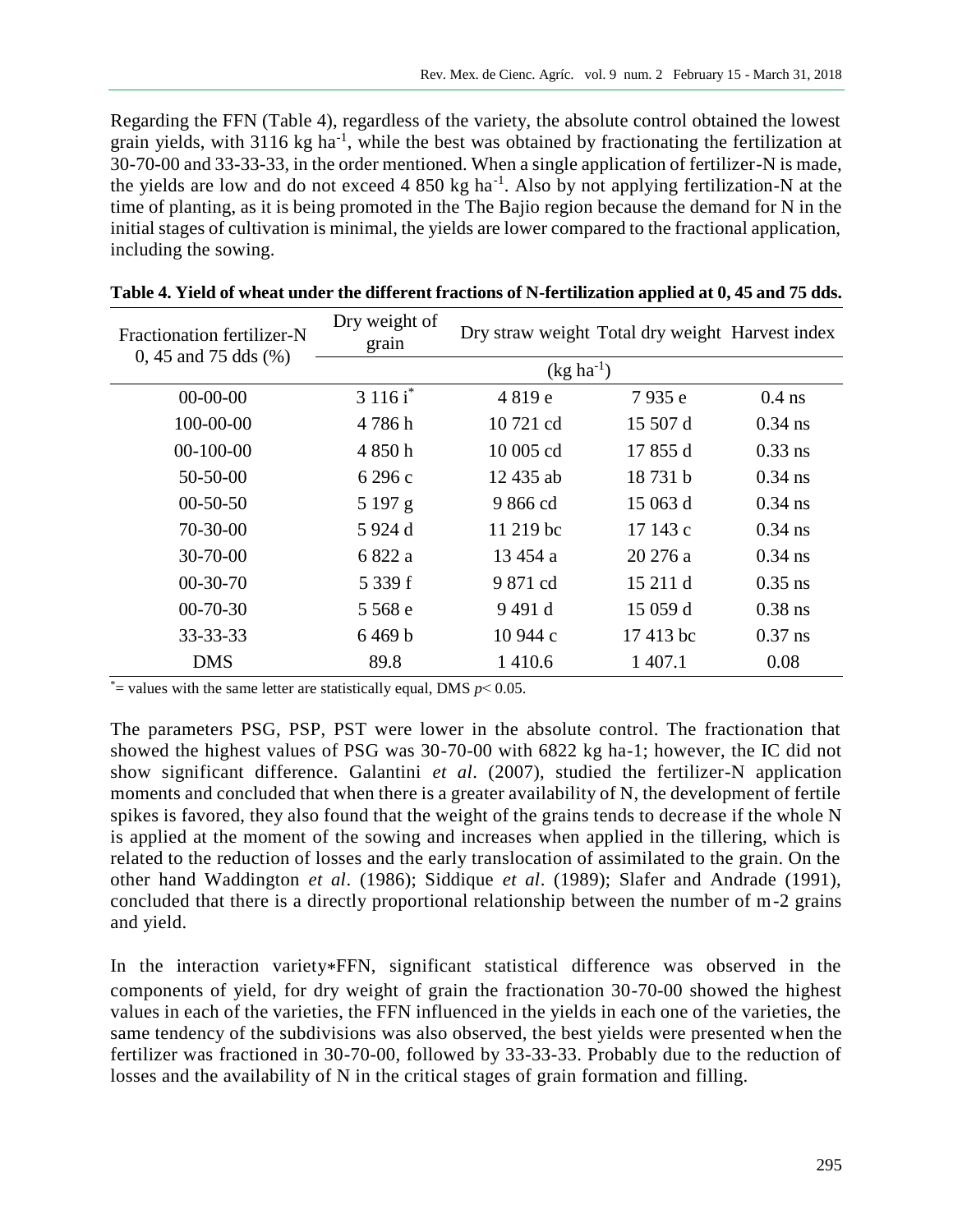#### **Seed quality**

In the analysis of variance, highly significant differences were observed between the varieties and FFN for the variables PH, PMS, GE and LP; in the variety\*FFN interaction the variables PH, GE and LP also presented a highly significant difference, for the variable PMS there were no statistical differences (Table 5).

|                     |                |                   | Average squares <sup>a</sup> |            |                      |  |  |  |
|---------------------|----------------|-------------------|------------------------------|------------|----------------------|--|--|--|
| Source of variation | gl             | $PH (kg hL^{-1})$ | PMS $(g)$                    | GE(%)      | $LP$ (cm $Pl^{-1}$ ) |  |  |  |
| Repetitions         | 3              | 28.67             | 0.56                         | 1.16       | 0.01                 |  |  |  |
| Varieties           | $\overline{2}$ | $144.9$ **        | 572.8 **                     | $57.67$ ** | $3.09***$            |  |  |  |
| Error(a)            | 6              | 2.77              | 3.16                         | 2.57       | 0.11                 |  |  |  |
| <b>FFN</b>          | 9              | $19.81$ **        | $45.44$ **                   | $652.4$ ** | $31.4***$            |  |  |  |
| Varieties*FFN       | 18             | 15.78 **          | 15.7 ns                      | $21.59$ ** | $2.63***$            |  |  |  |
| Error $(b)$         | 81             | 3.67              | 5.82                         | 2.47       | 0.06                 |  |  |  |
| CV(a)               | --             | 2.19              | 4.05                         | 1.73       | 4.69                 |  |  |  |
| CV(b)               |                | 2.52              | 5.49                         | 1.72       | 3.48                 |  |  |  |

| Table 5. Mean squares, degrees of freedom and level of significance of physiological quality |  |  |  |
|----------------------------------------------------------------------------------------------|--|--|--|
| variables evaluated in the laboratory, INIFAP-CEBAJ. Cycle A-W 2012-2013.                    |  |  |  |

 $*$ ,  $*$  = statistical significance at the 0.05 and 0.01 probability level; gl= degrees of freedom; ns= not significant; CV= coefficient of variation; PH= hectoliter weight; GE= standard germination; PMS= weight of a thousand seeds; LP= length of plumule.

In the results of the comparison of means test for the varieties (Table 6), it was observed that Gema C2002 presents a value of 77.9 kg  $hL^{-1}$ , superior to the rest of the varieties. Vázquez-Mendoza (2013), found differences in the PH of commercial varieties of wheat. This parameter is important because the larger it is, the higher the proportion of starch and, consequently, the greater the extraction of flour. Therefore, the hectoliter weight is a good estimate of both the physical quality of the grain, and the milling quality. With respect to the PMS, it was observed that the Urbina S2007 variety presented a value of 47.37 g, followed by Gema C2002 with 44.38 g and Nana F2007 with 39.86 g, these results are consistent with those reported by Solis *et al*. (2009), and is due to genetic variation among varieties.

In the GE test the results were between 90-93%, they are within the standard reported by the SNICS (2013), which mentions that a minimum germination percentage for basic seed is 90%. Khabiri *et al*. (2012) evaluated 11 wheat genotypes and found a significant difference of this variable and may be due to several factors, among which are the cultivar, genetic purity, environment and maternal nutrition, among others. For the LP recorded on day seven, the varieties Nana F2007 and Urbina S2007 did not show statistical differences with 7.19 and 7.25 cm respectively, the variety Gema had the lowest value with 6.74 cm.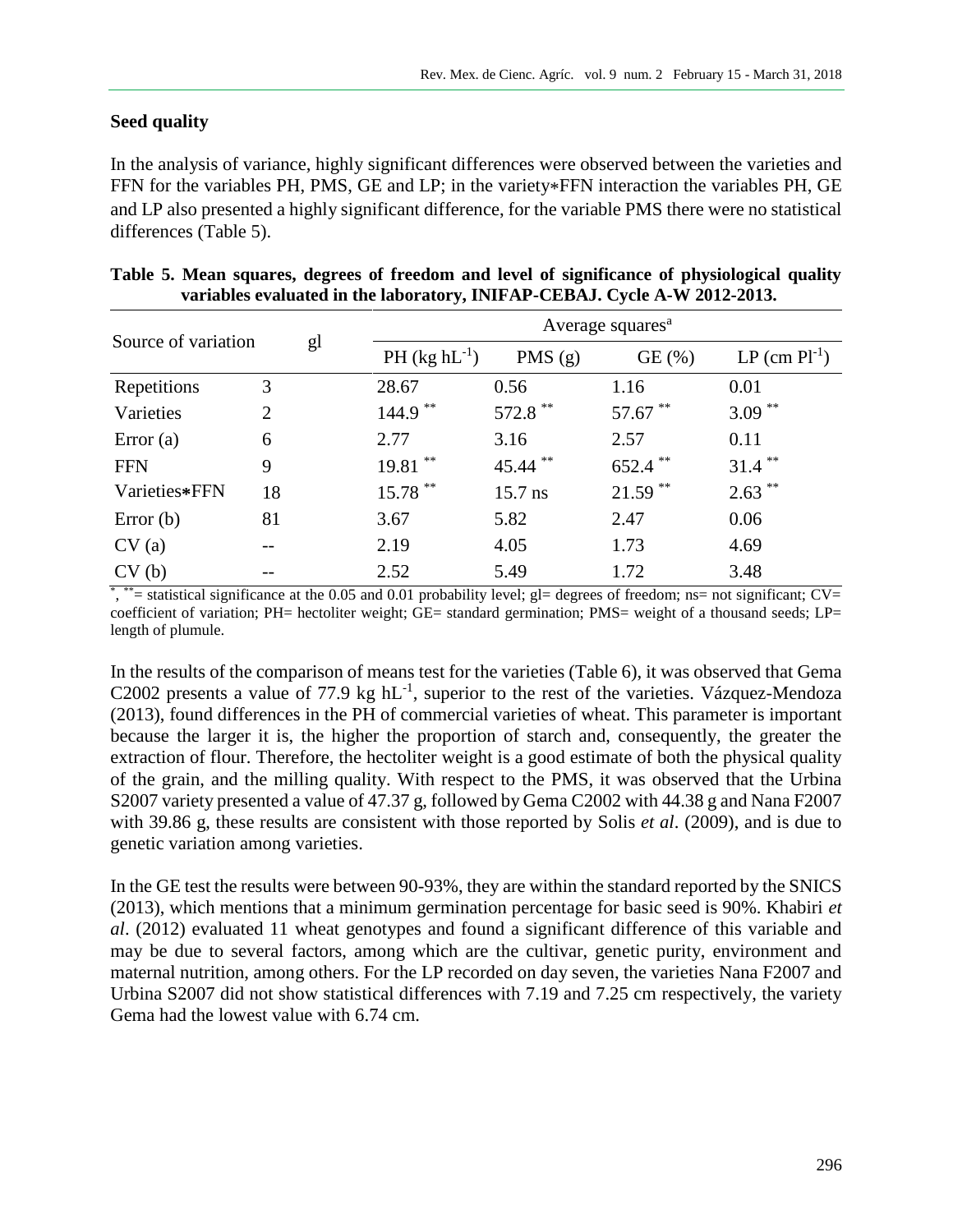| Variety                | PH $(kg hL^{-1})$ | PMS $(g)$ | GE(%)             | $LP$ (cm $Pl^{-1}$ ) |
|------------------------|-------------------|-----------|-------------------|----------------------|
| Gema C <sub>2002</sub> | 77.9 $a^*$        | 44.38 b   | 90.27c            | 6.74 <sub>b</sub>    |
| Nana F2007             | 75.64 b           | 39.86c    | 91.4 <sub>b</sub> | 7.19a                |
| Urbina S2007           | 74.12 c           | 47.37 a   | 92.67 a           | 7.25a                |
| <b>DMS</b>             | 0.85              | 1.07      | 0.7               | 0.1                  |

|  | Table 6. Comparison of means through the DMS test for the physiological quality of seed |  |  |  |  |
|--|-----------------------------------------------------------------------------------------|--|--|--|--|
|  | evaluated in the laboratory, of Gema C2004, Nana F2007 and Urbina S2007                 |  |  |  |  |
|  | varieties, evaluated in INIFAP-CEBAJ. Cycle A-W 2012-2013.                              |  |  |  |  |

\*= values with the same letter are statistically equal (DMS, *p*≤ 0.05); PH= hectoliter weight; GE= standard germination; PMS= weight of a thousand seeds; LP= length of plumule.

In the comparison of means for the FFN (Table 7), it is observed that in the PH and PMS variables the treatments 00-30-70 and 00-50-50, in which no-N fertilizer was applied to the sowing, showed the higher values, this is because the late application of N increases the protein content of the grain, this effect was reported by Echeverría and Studdert (1998), they found that the protein content in the grain responded to the interaction of applications to the planting and time dds. The treatments 00-50-50 and 00-30-70 in which no fertilizer was applied to the seeding presented the highest values in PMS 46.5 and 46.6 g, respectively. With respect to the percentage of GE, the lowest value was shown by the witness, the subdivisions that are within the SNICS standards (2013) are: 50-50-00, 00-50-50, 70-30-00, 30-70-00 and 33-33-33, it was found that there were variations according to the subdivisions of this fertilization.

**Table 7. Comparison of means by the DMS test for physiological quality evaluated in the FFN laboratory, evaluated in INIFAP-CEBAJ. Cycle A-W 2012-2013.**

| <b>FFN</b>      | PH $(kg ha^{-1})$  | PMS $(g)$ | GE(%)              | $LP$ (cm $Pl^{-1}$ ) |
|-----------------|--------------------|-----------|--------------------|----------------------|
| $00-00-00$      | 75.96 bc           | 43.6 bcd  | 75.83 g            | 4.67 i               |
| $100 - 00 - 00$ | 75.63 c            | 41.97 de  | 86.66 f            | $5.68$ g             |
| $00-100-00$     | 73.13 d            | 42.84 cde | 88.33 e            | 5.29h                |
| $50-50-00$      | 75.51 c            | 44.92 ab  | 96.66 <sub>b</sub> | 8.68c                |
| $00-50-50$      | 77.7 a             | 46.5a     | 90.83c             | 6.07f                |
| $70-30-00$      | $76.02 \text{ bc}$ | 44.82 ab  | 97.91 <sub>b</sub> | 7.86 d               |
| $30 - 70 - 00$  | 76.85 abc          | 44.53 bc  | 99.33 a            | 8.93 <sub>b</sub>    |
| $00-30-70$      | 77.39 ab           | 46.68a    | 89.08 de           | 7.1 e                |
| $00-70-30$      | 75.38 c            | 41.64 de  | 89.83 cd           | 7.06e                |
| $33 - 33 - 33$  | 75.33 c            | 41.2 e    | 100a               | 9.31a                |
| <b>DMS</b>      | 1.55               | 1.95      | 1.27               | 0.2                  |

\*= values with the same letter are statistically equal (DMS, *p*≤ 0.05); FFN= fractionation of fertilization-N; PH= hectoliter weight; GE= standard germination; PMS= Weight of a thousand seeds; LP= Plumule length.

Regarding the interaction variety\*FFN, for the variable PH Gema C2004 showed the highest value  $(81.17 \text{ kg ha}^{-1})$  when the fertilizer was divided into 00-30-70, in PMS this same fractionation reached the highest values in the variety Urbina S2007, this is due, as mentioned above, that the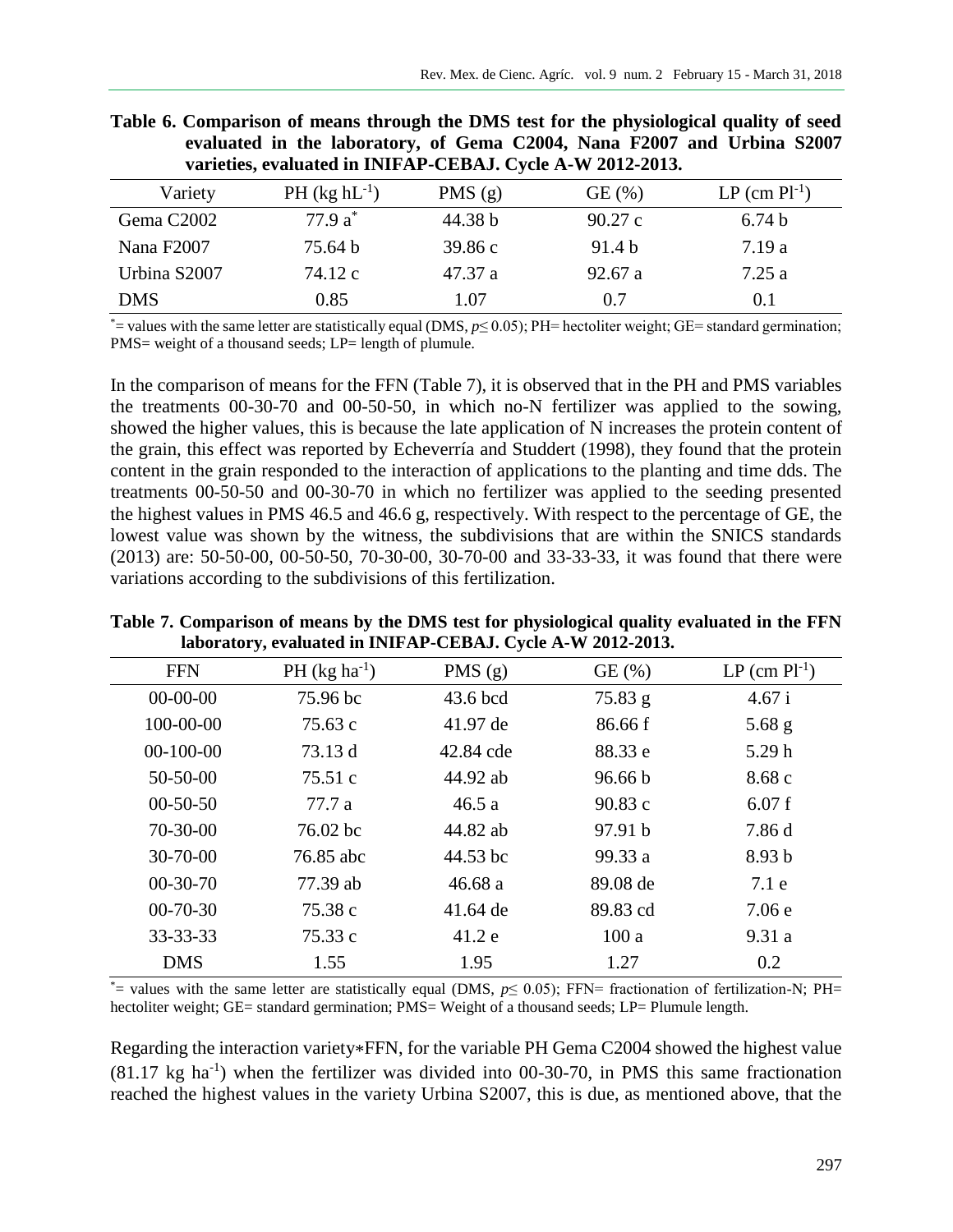low availability of N at the time of planting increases the quality characteristics of the seed; however, as shown in Table 4, the yield with this fractionation was among the lowest. In contrast, the percentage of GE in the three varieties the highest values were found in the fractions 30-70-00, 70-30-00 and 33-33-33.

#### **Vigor of seedlings**

When analyzing the characters of seedling vigor (Table 8), highly significant differences were observed in the characters VE, IE, and ITE. Similarly, in the decomposition of the mean squares for the FFN, significant differences were observed in all the characters evaluated. In the variety\*FFN interaction, the characters that showed significant differences were VE, %E, IE, ITE, LPt and IV-II. The statistical significance of the FFN indicates that the way to fractionate the Nfertilizer has both positive and negative effects on seed and seedling vigor compared to the absolute control and regional control. Salazar *et al*. (1996); Wuest and Cassman (1992), observed that in late applications of N-fertilizer in wheat, the N moves more efficiently to grain, meanwhile, Rivera-Reyes *et al*. (2009) report that with higher protein content in oat seed, there is also more phytic acid content, which is reflected in higher physiological quality.

| Source of     | Average squares <sup>a</sup> |                     |                       |       |                                |                           |           |            |            |
|---------------|------------------------------|---------------------|-----------------------|-------|--------------------------------|---------------------------|-----------|------------|------------|
| variation     | gl                           | VE<br>$(Pt d^{-1})$ | PE(%)                 | IE(d) |                                | ITE (d) PSPA (g) LPt (cm) |           | $IV-I$     | IV-II      |
| Repetitions   | 3                            | 0.28                | 4.62                  | 0.01  | 0.000004                       | 0.002                     | 0.077     | 10937.9    | 31.16      |
| Varieties (V) | 2                            | $64.55$ **          |                       |       | 19.73 ns $3.45$ ** $0.0003$ ** | $0.01$ ns                 | $1.12$ ns | 2520.51 ns | $81.14$ ** |
| Error $(a)$   | 6                            | 0.04                | 7.28                  |       | 0.006 0.000003                 | 0.001                     | 0.2       | 9041.92    | 16.26      |
| <b>FFN</b>    | 9                            | $12.57$ **          | $638.8$ <sup>**</sup> |       | $0.08$ ** $0.0003$ **          | $0.01$ **                 | $5.13$ ** | 177 874 ** | $263.2$ ** |
| V*FFN         | 18                           | $5.15***$           | $25.65$ <sup>*</sup>  |       | $0.18$ ** 0.00004 ** 0.005 ns  |                           | $1.36*$   | 2894 ns    | $53.69*$   |
| Error $(b)$   | 81                           | 0.45                | 8.37                  | 0.01  | 0.000008                       | 0.0018                    | 0.61      | 16833      | 17.05      |
| CV(a)         |                              | 1.74                | 2.95                  | 1.37  | 3.2                            | 9.58                      | 3.51      | 8.03       | 10.22      |
| CV(b)         | $- -$                        | 5.91                | 3.16                  | 2.11  | 4.6                            | 10.07                     | 6.07      | 10.95      | 10.47      |

**Table 8. Mean squares, degrees of freedom and level of significance for the seedling vigor variables evaluated in the greenhouse. INIFAP-CEBAJ. Cycle O-I 2012-2013.**

 $*$ ,  $*$  = statistical significance at the 0.05 and 0.01 probability level; gl= degrees of freedom; ns= not significant; CV= coefficient of variation; VE= emergency speed; PE= emergency percentage; IE= emergency index; ITE= index of the emergency rate; PSPA= dry weight of the aerial part; LPt= length of seedling; IV-I= vigor index I; IV-II= vigor index II.

Regarding varieties (Table 9), it can be observed that in VE the highest value was obtained by Nana F2007 with 12.07 Pt  $d^{-1}$ , followed by Gema C2002 and Urbina S2007 with 11.49 and 10.16, respectively; for %E Gema C2002 and Nana F2007 were statistically equal with values of 90.6% and 91.4%, the highest value was 92% observed in Urbina S2007, the largest IE was 5.98 for Urbina S2007, followed by Gema C2002 and Nana F2007 with 5.64 and 5.39 days; in relation to the ITE the varieties Urbina S2007, Gema C2002 and Nana F2007 obtained 0.065, 0.062 and 0.059 and for PSPA the highest value was presented by Gema C2002 with 0.45, between Nana F2007 and Urbina S2007 there were no statistical differences. For the IV-II Gem C2002 showed the highest value with 40.8; similar results were reported by Khabiri *et al*. (2012), when evaluating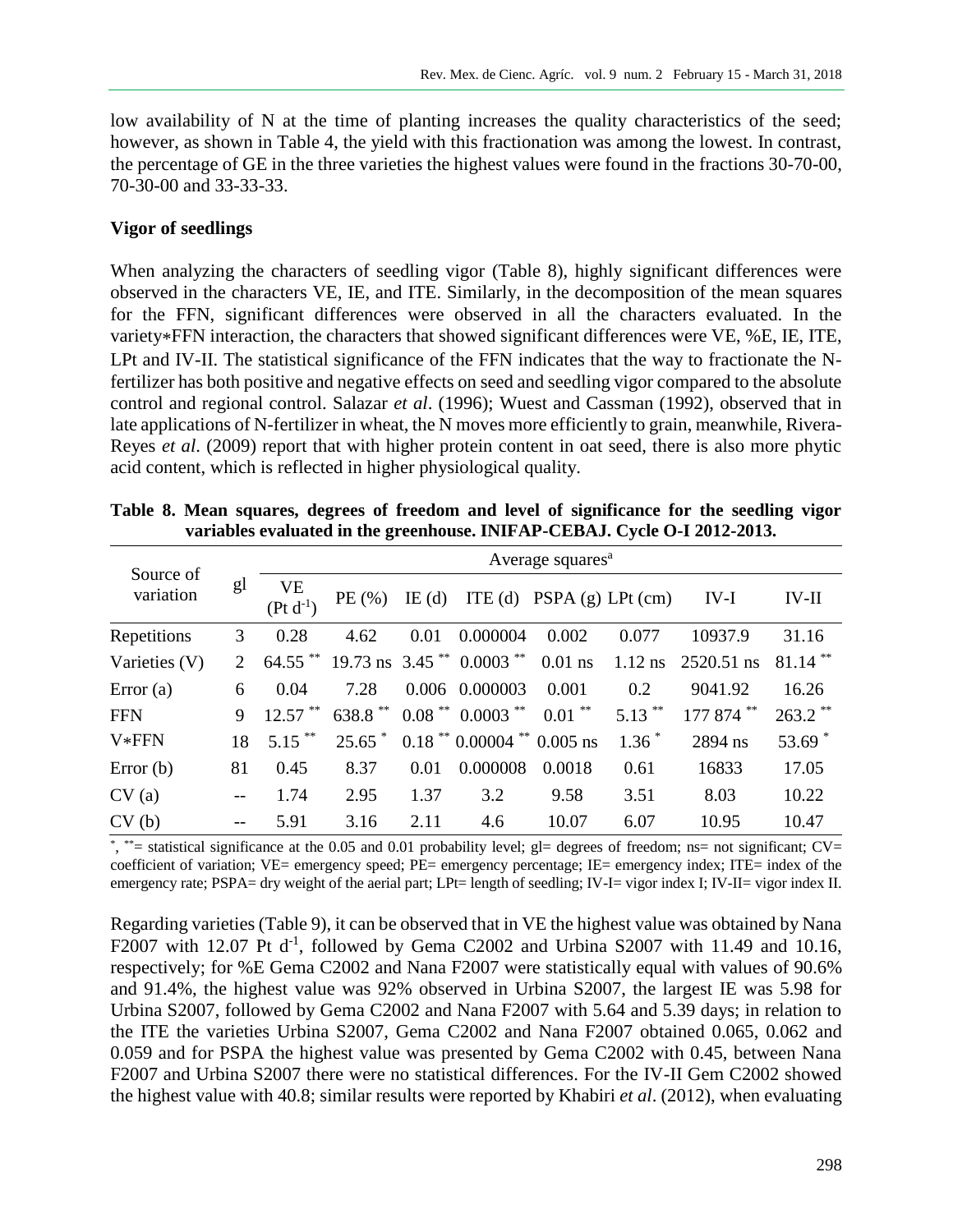different genotypes of wheat found significant differences in the speed of germination. Regarding variables IE, E, PSPA, Martínez-Solis *et al*. (2010), observed the same trend among maize genotypes. On the other hand, the parameters LPt and IV-I did not show significant differences, these differ with that reported in the corn crop by Cervantes *et al*. (2006), who found significant differences in all parameters.

| Table 9. Vigor of seedling evaluated in the greenhouse, of the varieties Gema C2004, Nana |  |  |
|-------------------------------------------------------------------------------------------|--|--|
| F2007 and Urbina S2007.                                                                   |  |  |

| Variety                | $VE^*$<br>$(\text{Pt d}^{-1})$ | Е<br>(% )         | IΕ<br>(d) | <b>ITE</b><br>(d) | <b>PSPA</b><br>(g) | LPt<br>(cm)              | $IV-I$                   | $IV-II$         |
|------------------------|--------------------------------|-------------------|-----------|-------------------|--------------------|--------------------------|--------------------------|-----------------|
| Gema C <sub>2002</sub> | 11.49 <sub>b</sub>             | 90.6 <sub>b</sub> | 5.64 b    | 0.062 b           | 0.45 a             | - 12.96                  | 1175                     | 40.8a           |
| Nana F2007             | 12.7a                          | 91.4 ab           | 5.39 c    | 0.059c            | 0.41 b             | 12.99                    | 1186                     | 38 <sub>b</sub> |
| Urbina S2007           | 10.16c                         | 92a               | 5.98 a    | 0.065a            | 0.42 <sub>b</sub>  | -12.68                   | 119                      | 39.4 ab         |
| <b>DMS</b>             | 0.3                            | 1.28              | 0.05      | 0.0013            | 0.01               | $\overline{\phantom{m}}$ | $\overline{\phantom{a}}$ | 1.83            |

\*= values with the same letter are statistically equal (DMS, *p*≤ 0.05); VE= emergency speed; E= emergency percentage; IE= emergency index; ITE= index of the emergency rate; PSPA= dry weight of the aerial part; LPt= length of seedling; IV-I $=$  vigor index I and IV-II $=$  vigor index II.

In the FFN, the comparison of means indicates that there is a significant difference in all the variables evaluated (Table 10), the best PEs were presented in the divisions 33-33-33, 30-70-00 and 70-30-00, the Seedlings that showed the highest PSPA were those of treatments 00-30-70, 30- 70-00, 00-100-00 and 00-50-50. The seedlings that reached greater height were those corresponding to the fractionation 00-30-70 with 13.7 cm. In relation to IV-I and IV-II, the treatment that showed the highest values was 30-70-00.

| <b>FFN</b>      | <b>VE</b><br>$(Pt d^{-1})$ | <b>PE</b><br>(% ) | ΙE<br>(d)         | <b>ITE</b><br>(d) | <b>PSPA</b><br>(g) | LPt<br>(cm)       | $IV-I$    | $IV-II$            |
|-----------------|----------------------------|-------------------|-------------------|-------------------|--------------------|-------------------|-----------|--------------------|
| $00-00-00$      | $9.9 f^*$                  | 77 e              | 5.6 cd            | 0.072a            | $0.38$ de          | 12.2 d            | 941e      | 29.7 e             |
| $100 - 00 - 00$ | $10.3$ ef                  | 86.6 d            | 5.8 a             | 0.067 b           | $0.41$ cd          | $12.5 \text{ cd}$ | 1083 d    | 36.1 <sub>d</sub>  |
| $00-100-00$     | 11.4c                      | 88.6 cd           | 5.6 cd            | 0.063c            | $0.46$ ab          | $13.2$ ab         | 1178 cd   | 40.8 <sub>bc</sub> |
| $50 - 50 - 00$  | 12.04 b                    | 96.66 b           | 5.6 <sub>bc</sub> | 0.059d            | 0.42c              | $13.2$ ab         | 1361.8 a  | 40.9 <sub>bc</sub> |
| $00-50-50$      | $10.9$ cd                  | 90.3c             | 5.7 ab            | 0.063c            | $0.45$ ab          | $13.1$ ab         | 1190 bc   | 41.4 bc            |
| $70 - 30 - 00$  | $12.5$ ab                  | 98.6 ab           | 5.6 cd            | $0.057$ de        | 0.36e              | 11.4 e            | 1129 cd   | 35.7 d             |
| $30 - 70 - 00$  | 13a                        | 99.3 a            | 5.5d              | 0.055 e           | 0.47a              | $13.2$ ab         | 1318.8 a  | 47 a               |
| $00-30-70$      | $10.6$ de                  | 87.66 d           | 5.7 ab            | $0.065$ bc        | 0.48a              | 13.7a             | 1200 bc   | 42.2 <sub>b</sub>  |
| $00-70-30$      | 11.2c                      | 88.3 cd           | 5.6 cd            | 0.064c            | $0.43$ bc          | 13 abc            | 1154 dc   | 38.5 cd            |
| $33 - 33 - 33$  | 12.1 <sub>b</sub>          | 100a              | 5.7 ab            | $0.057$ de        | $0.41$ cd          | 12.8 bcd          | $1285$ ab | $41.5$ bc          |
| <b>DMS</b>      | 0.574                      | 2.35              | 0.09              | 0.002             | 0.03               | 0.63              | 105.39    | 3.35               |

**Table 10. Vigor of seedling evaluated in the greenhouse, of the fertilization-N fractions.**

\*values with the same letter are statistically equal (DMS, *p*≤ 0.05); VE= emergency speed; E= emergency percentage; IE= emergency index; ITE= index of the emergency rate; PSPA= dry weight of the aerial part; LPt= length of seedling; IV-I= vigor index I and IV-II= vigor index II.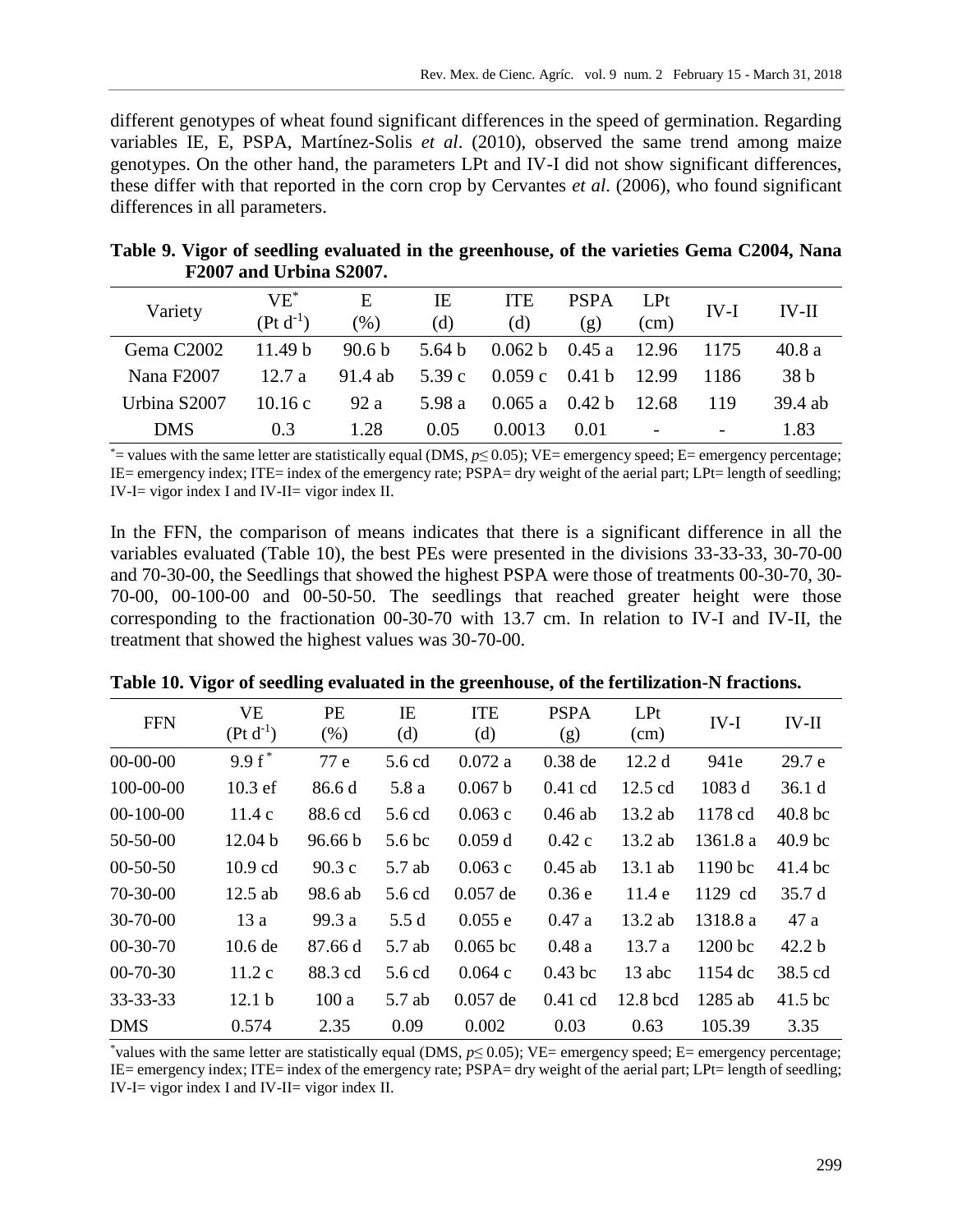In the interaction variety\*FFN, the comparison of means indicates that for the PE Gema C2004 shows the best percentages in the fractions 30-70-00, 70-30.00 and 33-33-33, like Nana F2007 and Urbina S2007, but these two fractions also obtained statistically equal results in 50-50-00.

For the PSPA values, the best fractions were 00-50-50, 30-70-00 and 00-70-30 for Gema C2004, 30-70-00 and 00-50-50 for Nana F2007, and for Urbina S2007, 00-100-00 and 00-30- 70. None of the fractions coincided in the three varieties, this indicates that this variable may be linked more to the genotype than to the FFN, in the variable LPt the same behavior was observed.

#### **Conclusions**

By fractionating the fertilizer-N at 30-70-00 and 33-33-33 the amount of  $m<sup>2</sup>$  seeds increased, observing higher yields in wheat production compared to the recommended fertilization-N of 50- 50-00 that currently used. The lowest percentage of standard germination was shown by the witness, the subdivisions that are within the SNICS standards (2013) are 50-50-00, 00-50-50, 70- 30-00, 30-70-00 and 33-33-33. The best emergency percentages were presented in the subdivisions 33-33-33, 30-70-00 and 70-30-00. Regarding IV-I and IV-II, the best treatment was 30-70-00. The FFN in which the best results were observed in the variables of yield, physiological seed quality and seedling vigor was 30-70-00.

## **Cited literature**

- Cervantes, O. F.; García, S. D.; Carballo, C. A.; Bergvinson, D. A.; Crossa, J. L.; Mendoza, E. M. y Moreno, M. E. 2006. Análisis dialélico para caracteres de vigor de semilla y de plántula en genotipos de maíz tropical. Agric. Téc. Méx. 32(1):77-87.
- Echeverría, H.; Barbieri, P.; Sainz, R. H. y Covacevich, F. 2005. Fertilización nitrogenada y métodos de diagnóstico de requerimientos de nitrógeno en trigo. Informaciones Agronómicas. 26(1):8-15.
- Echeverría, H. y Studdert, G. 1998. El contenido de nitrógeno en la hoja bandera de trigo como predictivo del incremento de proteína en grano por aplicaciones de nitrógeno en espigazón. Rev. Fac. Agron. La Plata. 103(1)27-36.
- Fakorede, M. A. B. and Ayoola, A. O. 1980. Relationship between seedling vigor and selection for yield improvement in maize. Maydica. 25(3):135-147
- Fakorede, M. A. B. and Ojo, D. K. 1981. Variability for seedling vigor in maize. Exptal. Agrie. 17(2):195-201.
- FAO (Food and Agriculture Organization of the United Nations). 1994. World reference base for soil resources. Food and Agriculture Organization of the United Nations, Rome. 161 p.
- Ferraris, G. N.; Couretot, L.; Toribio, M. y Falconi, R. 2008. Fertilización de Soja: ¿Qué estrategia adoptamos? Ensayo de larga duración en la secuencia maíz-soja-cebada/soja-trigo/soja. Arribeños, partido de general arenales Campaña 2007/08. *Fertilizando.com*. http://www.fertilizando.com/articulos/Fertilizacion%20Soja%20Estrategia%20Adoptamo s.asp. (20 de febrero de 2018).